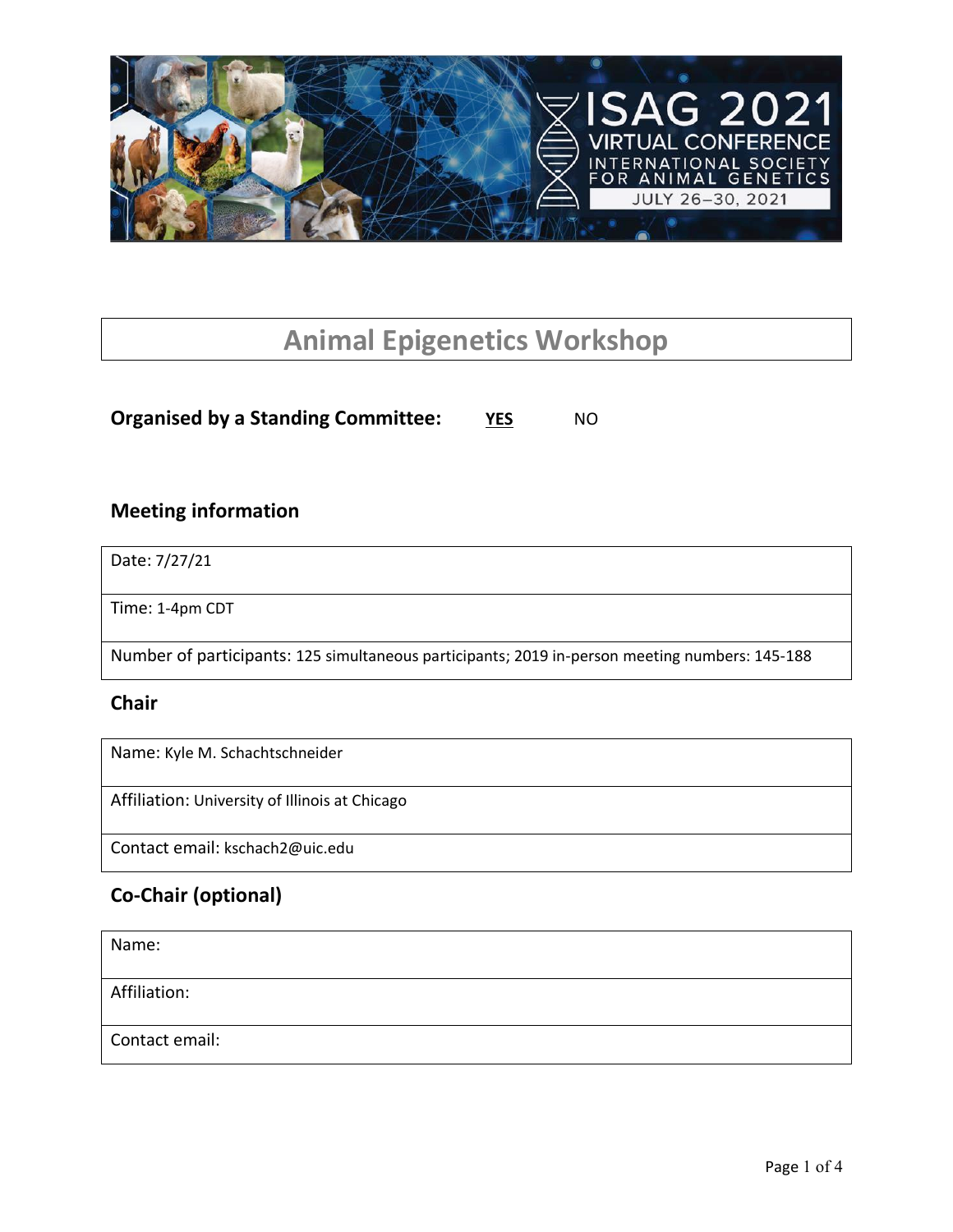

## **Agenda**

| 1:00 PM   |       | Welcome.                                                                                                                                                                                                                                                                                                                                                                                                                                                                                                                                                                                                                                                                                                                                                                                                                                                                                                                                   |
|-----------|-------|--------------------------------------------------------------------------------------------------------------------------------------------------------------------------------------------------------------------------------------------------------------------------------------------------------------------------------------------------------------------------------------------------------------------------------------------------------------------------------------------------------------------------------------------------------------------------------------------------------------------------------------------------------------------------------------------------------------------------------------------------------------------------------------------------------------------------------------------------------------------------------------------------------------------------------------------|
| $1:05$ PM |       | 85434 Micrococcal nuclease sequencing of pig sperm suggests a relationship<br>between nucleosome retention and both semen quality and early embryo<br>development.<br>Marta Gòdia <sup>1</sup> , Saher S Hammoud <sup>2</sup> , Marina Naval-Sánchez <sup>3</sup> , Inma Ponte <sup>4</sup> ,<br>Joan E Rodriguez-Gil <sup>4</sup> , Armand Sánchez <sup>4,1</sup> , and Alex Clop <sup>*1,5</sup> , <sup>1</sup> Centre for<br>Research in Agricultural Genomics CRAG, Cerdanyola del Valles,<br>Catalonia, Spain, <sup>2</sup> University of Michigan, Ann Arbor, Michigan,<br>USA, <sup>3</sup> CSIRO, St Lucia, Brisbane, AUS, <sup>4</sup> Universitat Autonoma de<br>Barcelona, Cerdanyola del Valles, Catalonia, Spain, <sup>5</sup> CSIC, Barcelona,<br>Catalonia, Spain.                                                                                                                                                          |
| 1:20 PM   | 85483 | ISO-seq data reveals Allele Specific Isoform Expression.<br>Shreya Bardoloi*, Loan Nguyen, Bailey Engle, Ben Hayes, and Elizabeth<br>Ross, University of Queensland, Brisbane, Queensland, Australia.                                                                                                                                                                                                                                                                                                                                                                                                                                                                                                                                                                                                                                                                                                                                      |
| 1:35 PM   | 85391 | A comprehensive RNA Editome reveals RNA editing sites affecting the<br>function of HSPA12B in myogenesis via altering binding ability<br>for miRNA-181b.<br>Adeyinka. Abiola Adetula* <sup>1,2</sup> , X Fan <sup>1</sup> , Y Zhang <sup>1</sup> , Y Yao <sup>1</sup> , J Yan <sup>1</sup> , M Chen <sup>1</sup> ,<br>Y Tang <sup>1</sup> , Y Liu <sup>1</sup> , G Yi <sup>1</sup> , K Li <sup>1,2</sup> , and Z Tang <sup>1,2</sup> , <sup>1</sup> Genome Analysis<br>Laboratory of the Ministry of Agriculture, Agricultural Genomics Institute at<br>Shenzhen, Chinese Academy of Agricultural Sciences, Shenzhen,<br>China, <sup>2</sup> Institute of Animal Science, Chinese Academy of Agricultural<br>Sciences, Beijing, China.                                                                                                                                                                                                     |
| 1:50 PM   |       | 85414 Livestock methylomics: systematic evaluation of DNA methylation<br>profiling assays for industry.<br>Alex Caulton*1,2, Rudiger Brauning <sup>1</sup> , Ken G Dodds <sup>1</sup> , Amin Hagani <sup>3</sup> , Joseph<br>Zoller <sup>4</sup> , Christine Couldrey <sup>5</sup> , Steve Horvath <sup>3</sup> , and Shannon M<br>Clarke <sup>1</sup> , <sup>1</sup> AgResearch, Invermay Agricultural Centre, Mosgiel, New<br>Zealand, <sup>2</sup> University of Otago, Dunedin, New Zealand, <sup>3</sup> Department of<br>Human Genetics, David Geffen School of Medicine, University of California<br>Los Angeles, Los Angeles, CA 90095, USA, <sup>4</sup> Department of Biostatistics,<br>Fielding School of Public Health, University of California Los Angeles, Los<br>Angeles, California, USA, <sup>5</sup> Livestock Improvement Corporation, Hamilton,<br>New Zealand, <sup>6</sup> University of Idaho, Moscow, Idaho, USA. |
| 2:05 PM   |       | 85388 Genetic and Epigenetic Regulation of Immune Response and Resistance<br>to Infectious Diseases in Domestic Ruminants.<br>ISKEEL ONJOKO*, FARMING EXPERTS NETWORK, ABEOKUTA,<br>OGUN, NIGERIA.                                                                                                                                                                                                                                                                                                                                                                                                                                                                                                                                                                                                                                                                                                                                         |
| 2:20 PM   |       | Break.                                                                                                                                                                                                                                                                                                                                                                                                                                                                                                                                                                                                                                                                                                                                                                                                                                                                                                                                     |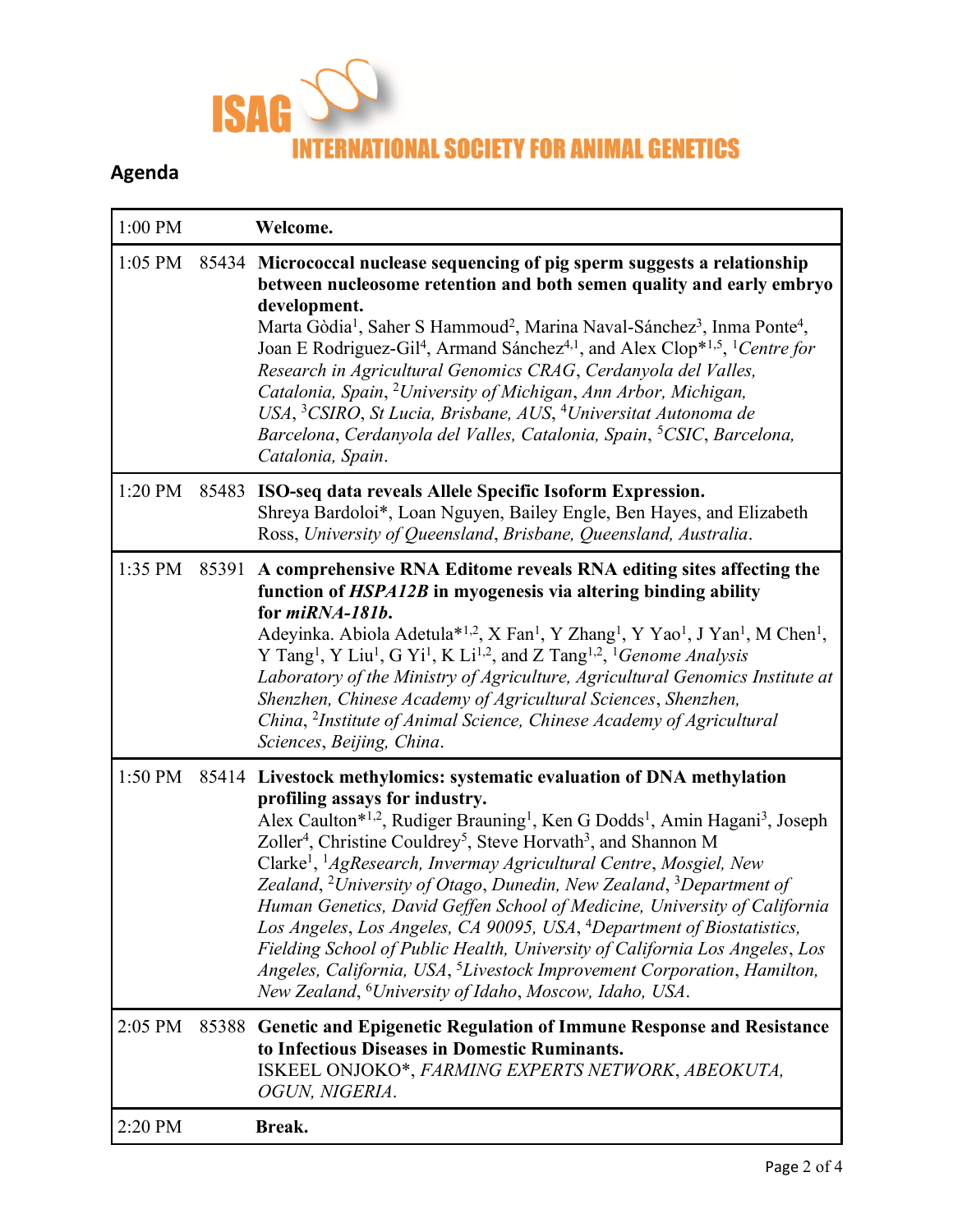

## **FOR ANIMAL**

|         | 2:40 PM 85447 Identifications of epigenetic regulation mechanism according to the<br>growth of pig in abdominal fat tissue through multi-omics integration<br>analysis.<br>Do.-Young. Kim* and J.-M. Kim, Functional Genomics & Bioinformatics<br>Lab, Department of Animal Science and Technology, Chung-Ang<br>University, Anseong, Gyeonggi-do 17546, Republic of Korea.                                                                                                                                                                                                                                                                                                                                                                                                                                                                                                                                                                                                                                                                                                                                                                                                                                                                      |
|---------|--------------------------------------------------------------------------------------------------------------------------------------------------------------------------------------------------------------------------------------------------------------------------------------------------------------------------------------------------------------------------------------------------------------------------------------------------------------------------------------------------------------------------------------------------------------------------------------------------------------------------------------------------------------------------------------------------------------------------------------------------------------------------------------------------------------------------------------------------------------------------------------------------------------------------------------------------------------------------------------------------------------------------------------------------------------------------------------------------------------------------------------------------------------------------------------------------------------------------------------------------|
|         | 2:55 PM 85448 Epigenetic marks in the promoter of GNAS and EBF3 are associated<br>with meat tenderness in Bos indicus.<br>M.M. de Souza <sup>1,2</sup> , S.C.M. Niciura <sup>1</sup> , M.I.P. Rocha <sup>1,3</sup> , W.J.S. Diniz <sup>1,4</sup> , J.J<br>Bruscadin <sup>1,3</sup> , J. Afondo <sup>1</sup> , P.S.N. de Oliveira <sup>1</sup> , G.B. Mourão <sup>5</sup> , A. Zerlotini <sup>6</sup> ,<br>L.L. Coutinho <sup>5</sup> , J.E. Koltes <sup>2</sup> , and Luciana.C.A. Regitano <sup>*1</sup> , <sup>1</sup> <i>Embrapa</i><br>Pecuária Sudeste, Empresa Brasileira de Pesquisa Agropecuária, São<br>Carlos, São Paulo, Brazil, <sup>2</sup> Department of Animal Science, Iowa State<br>University, Ames, Iowa, USA, <sup>3</sup> Department of Genetics and Evolution,<br>Federal University of São Carlos, São Carlos, São Paulo,<br>Brazil, <sup>4</sup> Department of Animal Sciences, North Dakota State<br>University, Fargo, North Dakota, USA, <sup>5</sup> Department of Animal Science, Luiz<br>de Queiroz College of Agriculture, University of São Paulo, Piracicaba, São<br>Paulo, Brazil, <sup>6</sup> Embrapa Informática Agropecuária, Empresa Brasileira de<br>Pesquisa Agropecuária, Campinas, São Paulo, Brazil. |
| 3:10 PM | 85457 Characterization of the adipose tissue DNA methylation framework<br>between male and female suckling lambs.<br>Aroa Suarez-Vega, Cristina Esteban-Blanco, Hector Marina, Rocio Pelayo,<br>Maria Alonso-Garcia, Carlos Hervas-Rivero, Beatriz Gutierrez-Gil, and<br>Juan-Jose Arranz*, Universidad de León, León, Spain.                                                                                                                                                                                                                                                                                                                                                                                                                                                                                                                                                                                                                                                                                                                                                                                                                                                                                                                    |
| 3:25 PM | 85424 Maternal methionine supplementation alters alternative splicing and<br>DNA methylation in bovine skeletal muscle.<br>Lihe Liu* and Francisco Peñagaricano, University of Wisconsin-<br>Madison, Madison, WI, USA.                                                                                                                                                                                                                                                                                                                                                                                                                                                                                                                                                                                                                                                                                                                                                                                                                                                                                                                                                                                                                          |
| 3:40 PM | Workshop business meeting.                                                                                                                                                                                                                                                                                                                                                                                                                                                                                                                                                                                                                                                                                                                                                                                                                                                                                                                                                                                                                                                                                                                                                                                                                       |

### **Summary of the meeting**

The workshop included nine invited speakers representing different areas of epigenetics spanning multiple species. Speakers were selected to represent different species, institutions, geographic locations, and disciplines. All presentations were recorded and uploaded ahead of time with the exception of 1 speaker (Iskeel Onjoko; abstract #85388) who was unable to attend the workshop and did not present. To fill this